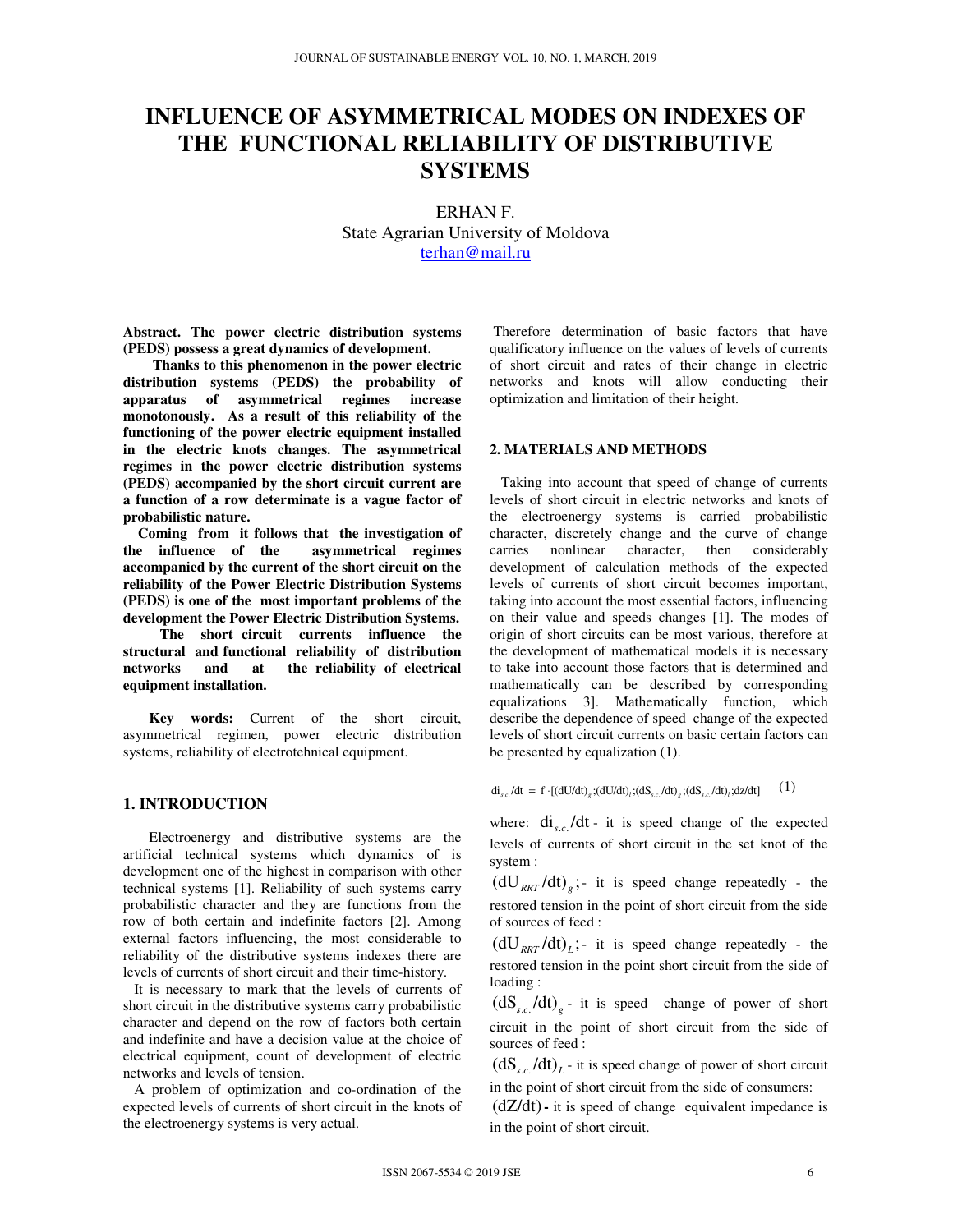The process of short circuit is practically accompanied by the origin of voltaic arc, therefore speed of passing of process of short circuit and change of current of short circuit depend on speed change of the repeatedly-restored tension  $(U_{RRT})$  in the point of short circuit [4].

 The time variation of constituents the repeatedlyrestored tension  $(U_{RRT})$  depending on place where a short circuit took place it is brought around to a fig. (1).



**Fig.1. Complete (URRT) in the system of 110kV at short circuit on distance of 1.5**к**m from the tires of trasformators stansin and switcher;** 

1- is a constituent  $(U_{RRT})$  from the side of line;

3- is a constituent of repeatedly restored voltage  $(U_{RRT})$ from the source; 2 – complete of repeatedly restored voltage  $(U_{RRT})$  on a switcher;

4- is a curve of change of short circuit current .

 A resulting value of repeatedly restored voltage (RRT) arising up here has two constituents: from the side of source of power supply  $(dU_{RRT}/dt)$ <sub>g</sub> and from the side of line on that a process ;  $(dU_{RRT}/dt)$ <sub>L</sub> is transitional.

 These constituents are determined accordingly from next calculation expressions (2 and 3) taking into account reserved contour and their impedances:

$$
(dU/dt)_L = z \cdot di_{s.c.}/dt \tag{2}
$$

$$
\left(\frac{dU}{dt}\right)_g = \frac{z}{n-1} \text{di}_{s.c.}/\text{dt}
$$
 (3)

where: **n** amount of the electricity transmission lines, added to the tires of source from where the point of short circuit can be power.

 **Z** is an equivalent impedance of contour, where is a process of short circuit.

A resulting value  $U_{RRT}$  (t) taking into account speed of its change is determined from expression (4).

$$
(\mathbf{d}U_{\text{av}}/\mathbf{d}) = (\mathbf{d}U_{\text{av}}/\mathbf{d})_{g} + (\mathbf{d}U_{\text{av}}/\mathbf{d})_{j} = \frac{n}{n-1} \mathbf{d}_{\text{sc}}/\mathbf{d}
$$
(4)

 Ability of electrical equipment (in particular switch) to disconnect any type of short circuit is characterized by speed change of current on the contacts of the switcher of **dis.c. / dt.** 

If  $(0 \lt d_{s,c}/dt \lt 10)$ , A/MKs., the duration of burning of arc is minimum and a switch is able to disconnect any type of short circuit.

If  $(25 \prec di_{s.c.}/dt \prec 30)$ , A/Mks, that disconnecting of any type of short circuit. becomes problematic for any switches being presently in exploitation.

 Depending on the size of the expected current of short circuit, its.

 Place in relation to a switcher, the process of disconnecting of current of short circuit is characterized withe coefficient of weight of disconnecting, that is driven to the table (1).

**Table 1. Dependence of reliability of wearing-out of switches (R) and the amount of cycles (N) to the their repair from the value of the disconnected current of short circuit Is.c**.

| Idc./Is.           | 0.08  | 0.16  | 0.25  | 0.50  | 0,75  | 1,0   |
|--------------------|-------|-------|-------|-------|-------|-------|
| N(t)               | 32    | 26    | 20    | 15    | 12    | 10    |
| $\mathbf{R}(t)$    | 0,996 | 0,998 | 0,999 | 0,999 | 0.993 | 0.991 |
| $\mathbf{R}^1$ (t) | 25,0  | 50,0  | 100   | 100   | 14,3  | 11,1  |

where:  $N(t)$  is an amount of cycles of wearing-out of switches; **R (t)** - reliability of switches expected on a classic method;  $\mathbf{R}^1$  (**t**) - reliability of switches expected on an integral criterion.

 The coefficient of weight characterizes the degree of influence of different factors to the process of wearingout of switches and probability of their wearing-out in the moment of short circuit - such, as: value of current of short circuit, amplitude and speed change, initial velocity,  $(dU_{RRT}/dt)$  amplitude of the first peak of the transitional restored voltage of  $U_{RRT}$ , is dynamic efforts operating on the contacts of switcher, ambient temperature and other factors.

 Research of dynamics of change of levels of short circuit currents shows in the electric networks of different level of voltage (6,10, 35, kV.), that dynamics of change of levels of currents of short circuit is a function from the row of factors driven to equalization (1).

It is revealed, that defining role on the values of the expected levels of short circuit currents, and the set power of generating knots and flow diagram of connection of elements have a dynamics of their change, have the power of generating knots of the system, from that depends and power of signup to the point of short circuit, from the side of consumers in case of origin of short circuit.

 Pure resistance of explorers during a short circuit, and process of thermal slump of short circuit current depends from the value of these powers [4].

 The height of the set power results in the height of peak short circuit currents, in the networks of different level of voltage in the investigated electroenergy systems taking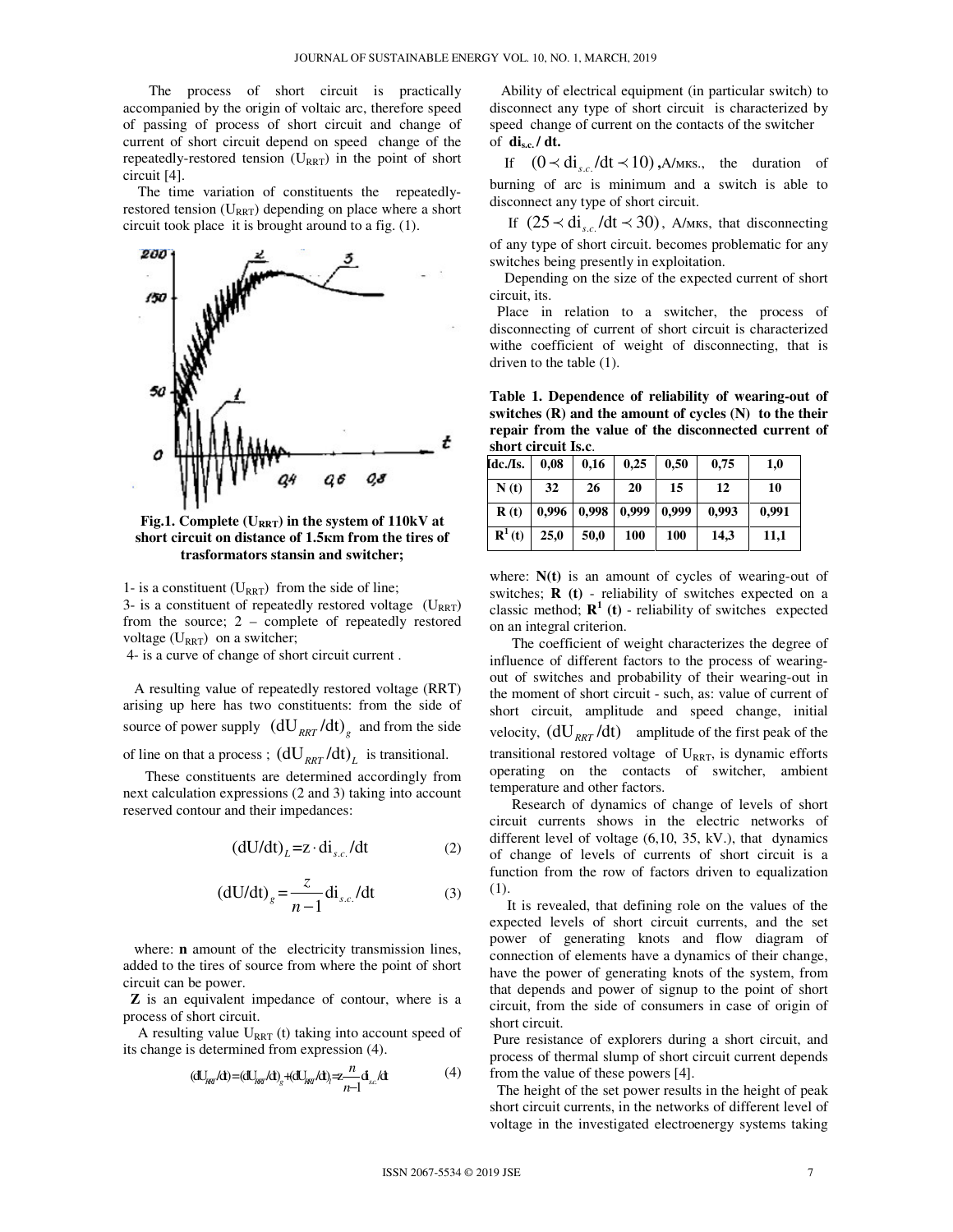into account the dynamics of development for 5 years: in networks by voltage of 10kV to 16%; in the networks of 35kV average to 20 %.

The dynamics of change of levels of short circuit currents, in the networks of different class of voltage of the electroenergy power systems different, because the transferrable stream of powers changes, therefore the electrical equipment is exposed to influence of short circuit currents, different form, size [5].

Thus transitional voltage of different sizes and different rate-of-change. for research of dynamics of change of levels of short circuit currents the distributive networks of the real electroenergy systems were investigational containing more than 1400 knots of different class of voltage in the process of their development with an interval of 5years.

the maximal values of the expected levels of mono phase and three-phase short circuit currents in the networks of different voltage (during winter maximums) and disconnecting ability of the set switches are given in the table 2.

Table 2. Change of level mono phase and three-phase currents of short circuit

| Years                                      | Amo<br>unt<br>оf<br>knot<br>s,<br>N,un | <b>Mninimal</b><br>value of<br>levels of<br>currents<br>of short<br>circuit |                                    | Maximal<br>value of<br>levels of<br>currents of<br>short circuit<br>$(\kappa A)$ |                                       | <b>Disco</b><br>nnecti<br>$\mathbf{n}$<br>ability<br>of the<br>set |  |  |  |
|--------------------------------------------|----------------------------------------|-----------------------------------------------------------------------------|------------------------------------|----------------------------------------------------------------------------------|---------------------------------------|--------------------------------------------------------------------|--|--|--|
|                                            |                                        | $(\kappa A)$                                                                |                                    |                                                                                  |                                       | switch<br>es                                                       |  |  |  |
|                                            |                                        | $\overline{\mathbf{I}^{(3)}}$                                               | $\overline{\mathbf{I}^{(1)}}$<br>s | $\overline{\mathbf{I}^{(3)}}$<br>s.c.                                            | $\overline{\mathbf{I}^{(1)}}$<br>s.c. | I dc.nom,                                                          |  |  |  |
|                                            |                                        | s.c.                                                                        | .c.                                |                                                                                  |                                       | $(\kappa A)$                                                       |  |  |  |
| $\mathrm{Unom} = 10 \mathrm{K} \mathrm{V}$ |                                        |                                                                             |                                    |                                                                                  |                                       |                                                                    |  |  |  |
| 1970                                       | 145                                    | 0.42                                                                        | ÷                                  | 3.56                                                                             |                                       |                                                                    |  |  |  |
| 1975                                       | 178                                    | 0.50                                                                        |                                    | 4.24                                                                             |                                       |                                                                    |  |  |  |
| 1980                                       | 246                                    | 0.61                                                                        |                                    | 5.12                                                                             |                                       | $10 - 20$                                                          |  |  |  |
| 1985                                       | 312                                    | 0.73                                                                        |                                    | 6.19                                                                             |                                       |                                                                    |  |  |  |
| 1990                                       | 392                                    | 0.90                                                                        |                                    | 7.43                                                                             |                                       |                                                                    |  |  |  |
| 20155                                      | 405                                    | 1.13                                                                        |                                    | 6.32                                                                             |                                       |                                                                    |  |  |  |
| $Unom = 35$ KV                             |                                        |                                                                             |                                    |                                                                                  |                                       |                                                                    |  |  |  |
| 1970                                       | 105                                    | 0.51                                                                        |                                    | 4.96                                                                             | 3.6                                   |                                                                    |  |  |  |
| 1975                                       | 128                                    | 0.72                                                                        |                                    | 6.39                                                                             | 5.8                                   |                                                                    |  |  |  |
| 1980                                       | 142                                    | 0.87                                                                        |                                    | 10.7                                                                             | 8.7                                   | $6.6 - 16.5$                                                       |  |  |  |
| 1985                                       | 175                                    | 0.92                                                                        |                                    | 14.3                                                                             | 12.6                                  |                                                                    |  |  |  |
| 1990                                       | 201                                    | 1.12                                                                        |                                    | 18.7                                                                             | 15.4                                  |                                                                    |  |  |  |
| 2015                                       | 276                                    | 0.96                                                                        |                                    | 15.4                                                                             | 11.9                                  |                                                                    |  |  |  |

The calculation values of the expected levels of short circuit currents are taking into account with presence in electroenergy power systems of points of sectionalizing of networks. Division of networks voltage 110 and 330 kV assists the decline of height of the expected levels of short circuit currents approximately on 25-40% in campaigned with a network in which a division did not come true.

From the table 2follows that levels of short circuit currents for the period of research of power electrical systems in networks with voltage 10, 35, kV accordingleg grow in 2,5; 3,1 time.

On key substations of power electrical systems the mono phase short circuit currents is 5-15% higher, than three phase short circuit currents, and on the tires of power-stations on 15-30%.

It leads to the sharp weighting of electrical equipment work (especially switches), because frequency mono phase short circuit in 20-30 times higher, than three phase.

Therefore requirements to the electrical equipment in the electroenergy systems become harder. In connection with that the rates of height of the expected levels of short circuit currents in the power electroenergy systems are high, there is a problem of concordance of parameters of electrical equipment with the existent and expected levels of short circuit currents and also problem that estimation and comparisons minimum of necessary expenses on the increase of interconnect ability of switches and other electrical equipment in case of setting of short circuit currents, with expenses necessary for realization of limitation of height of levels of short circuit currents.

There is characteristic for the investigated electroenergy system that knots with the maximal levels of short circuit currents are near-by powerful sources and with development electroenergy power systems their change is possible the network.

The results of calculations show that from the general amount of the electrical equipment set in knots investigated electroenergy systems about 15-18% is exposed to influence of maximal levels of short circuit currents, in rest of the power electroenergy systems the levels of short circuit currents considerably below.

Affecting electrical equipment and on cable networks the levels of currents of short circuit in time differentiate on amplitude, form of curve, duration and speed of their change, therefore in the real terms it is necessary to distinguish the most characteristic modes of operations of electrical equipment.

It ensues from the analysis of dynamics of change of levels of currents of short circuit, that both in distributive networks and in the networks of high tension of the electroenergy systems they have a tendency to the permanent height, although the dynamics of their height is more subzero on clear reasons.

The height of levels of currents of short circuit assists the change of terms of work of the set electrical equipment these terms become more heavy and in electroenergy systems there are a task of concordance or co-ordination of parameters of electrical equipment with the existent and expected levels of currents of short circuit in the networks of different level of tension and all these phenomena influence on functional reliability of electrical equipment of distributive networks.

For the decision of this task reliable information is needed about the parameters of the set electrical equipment and value of the expected levels of currents both three-phase and mono phase short circuit and also about basic factors influencing on their values. from the analysis of the got values and correlations presented on a fig. (1) follows. That between the levels of currents of mono phase and three-phase short circuit there is linear dependence that can be presented by dependence (5) concordantly [2].